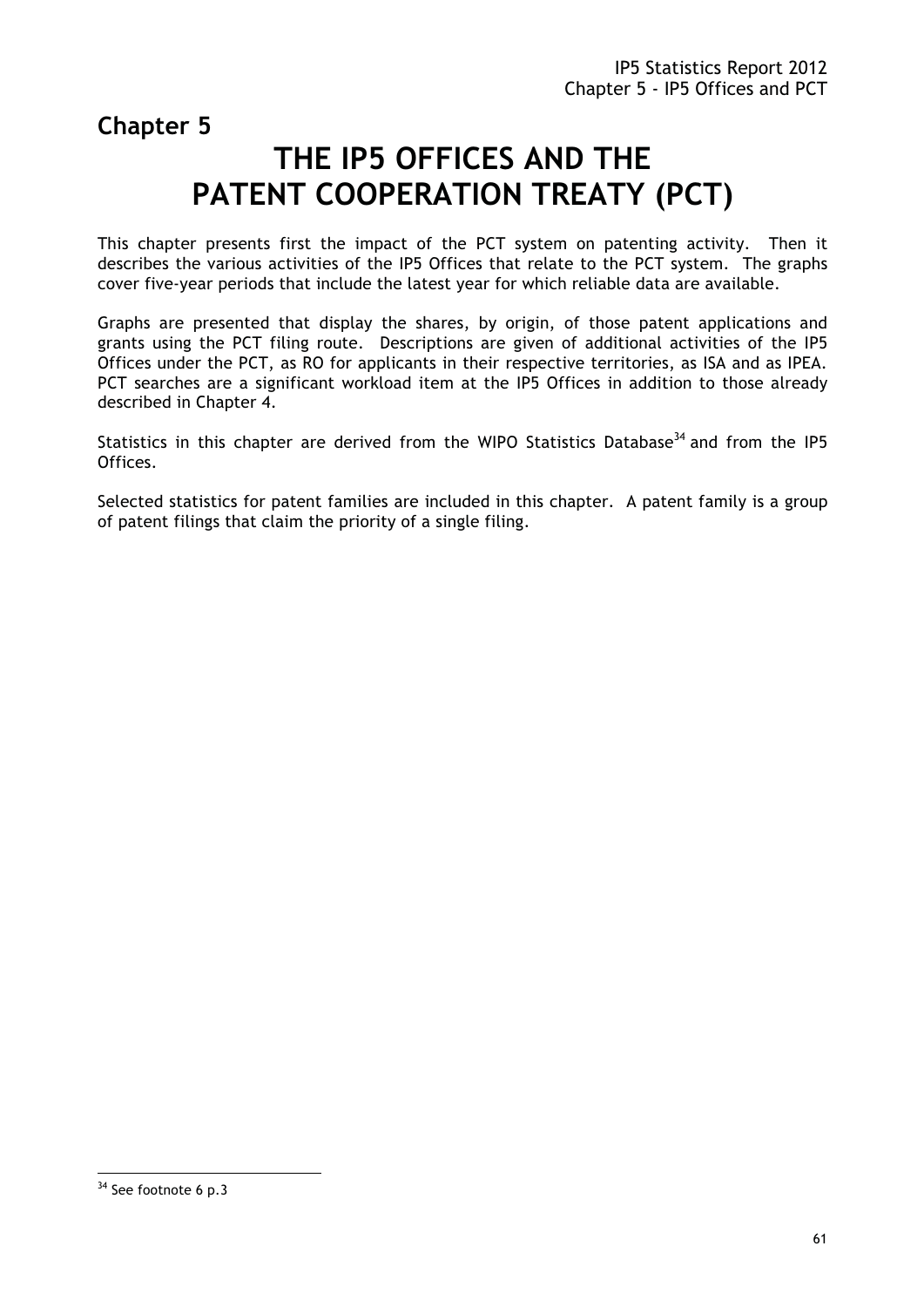# **PCT AS FILING ROUTE**

### **PATENT FILINGS**

Fig. 5.1 shows, for each bloc of origin (residence of first-named applicant or inventor), the proportions of all patent applications filed that are PCT international applications. Applications are counted in the year of filing.



On average, 10 percent of the applications were filed via the PCT route between 2007 and 2011.

In 2011, the proportion of applications filed via the PCT increased for applications originating from most of the regions with the exception of the EPC states and P.R. China, where the proportion declined. The proportions for EPC states origin applications and U.S. origin applications continue to be higher than the proportions for applications from the remaining blocs.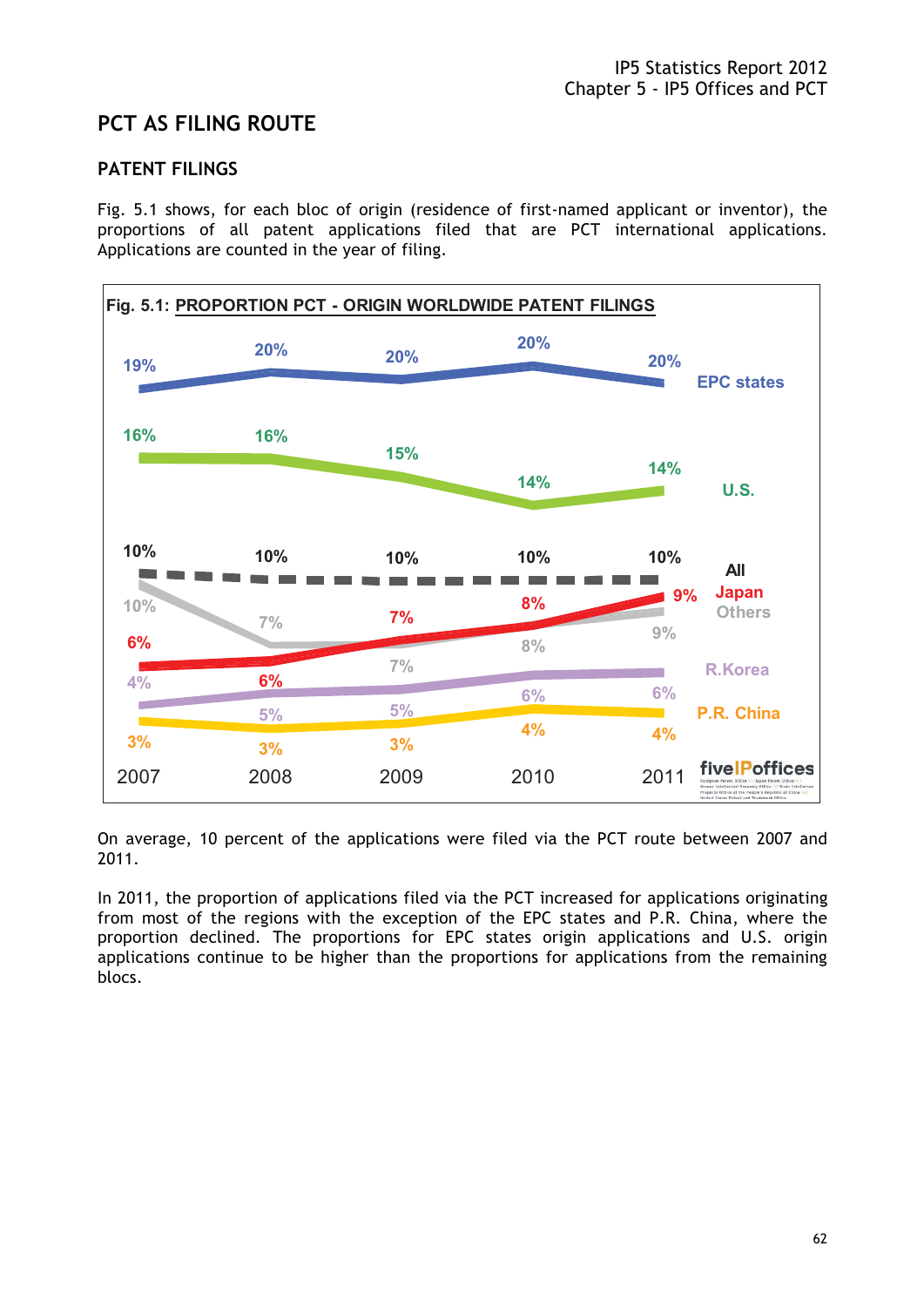#### **NATIONAL / REGIONAL PHASE ENTRY**

After the international phase of the PCT procedure, applicants decide whether they wish to continue further with their applications in the national or regional phase for each country or regional organisation of interest. A decision has to be made for each jurisdiction. If the decision is made to proceed further, the applicant has to fulfil the various requirements of the selected PCT contracting states or organisations. The application then enters the national or regional phase in the selected areas.

Fig. 5.2 shows the proportions of PCT applications in the international phase that entered the national or regional phase at each of the IP5 Offices. Applications are counted in the year corresponding to the date when the delay to enter the national or regional phase has expired $35$ .



A higher proportion of PCT applications enter the regional phase at the EPO than enter the national phase at the JPO, the SIPO, or the USPTO. This is due to the multinational dimension of the EPO, which provides an opportunity to proceed further with a unique procedure for several countries. The proportion remained lower at the KIPO.

After a general declining trend observed at all offices up to 2009, the proportions grew for all offices, with the EPO retaining the highest proportion.

 $\overline{a}$ 

 $35$  It should be noted that counts from EPC contracting state national offices are not reported in Fig.s 5.2, 5.3 and 5.4.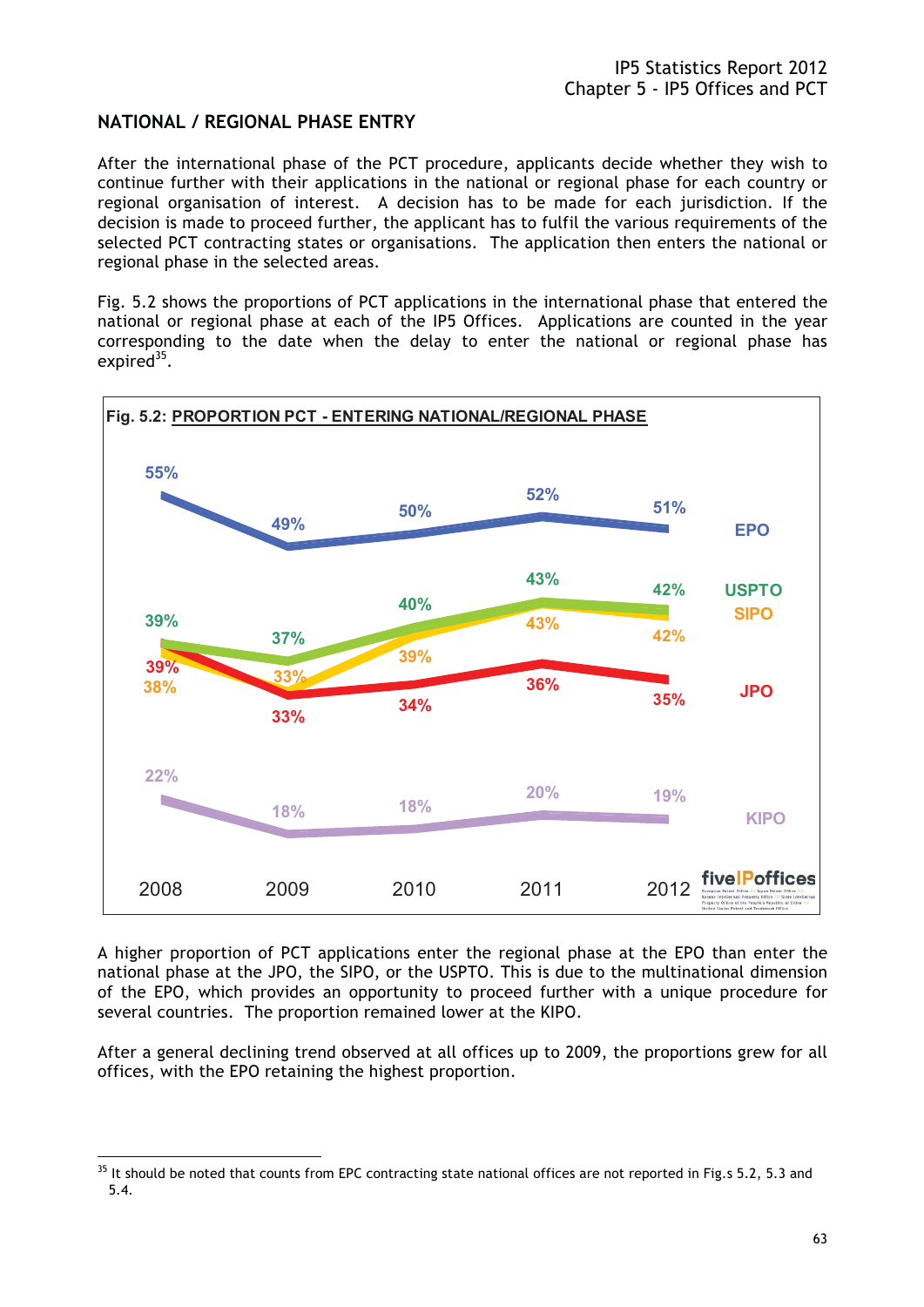# **SHARE OF PCT APPLICATIONS**

Fig. 5.3 shows the share of PCT among all applications that entered the grant procedure at each office (as presented earlier in Fig. 4.1).



The proportion of PCT national/regional applications further increased at the EPO in 2012 to return to its 2009 level. The decrease in 2010 can probably be explained by the rule adjustment that led to additional divisional non-PCT applications in 2010 as a one-off effect. The SIPO had a decrease in the PCT share of all applications that entered the grant procedure mainly due to the higher growth of patent applications filed via the Paris route than the growth of PCT applications entering national phase. Except at the EPO, the proportions of PCT among applications are at comparable level for all the other IP5 Offices.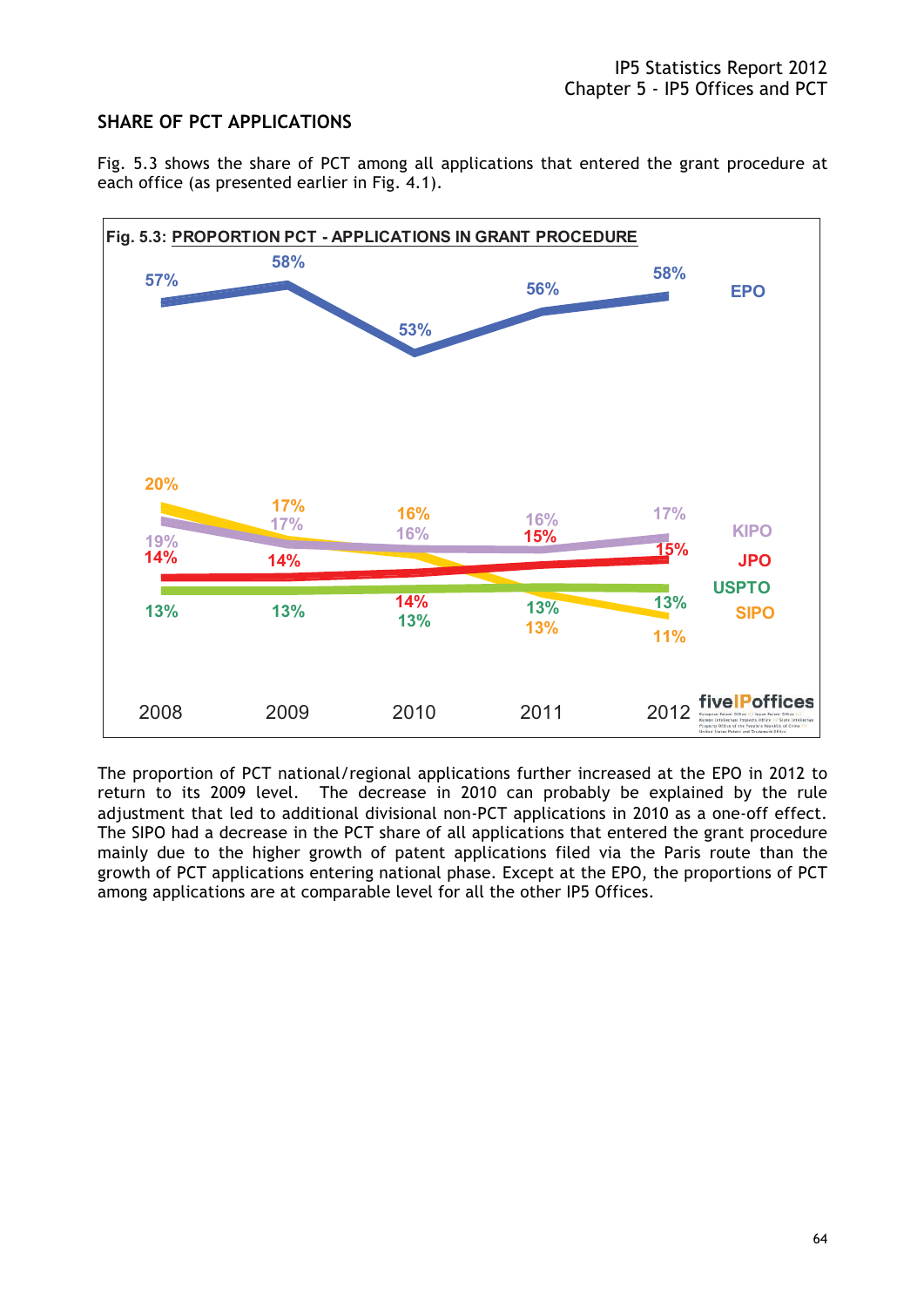### **PCT GRANTS**

Fig. 5.4 shows the proportions of patents granted by each of the IP5 Offices that were based on PCT applications.



Granted patents generally relate to applications that had been filed several years earlier.

Over the period, there was a general increase of the proportion of PCT in granted patents at the EPO, at the JPO, at the KIPO and at the USPTO. The SIPO, however, had a decreasing proportion after 2009, which can be explained by the faster growth of patent applications filed through the Paris route than that of PCT applications entering into national phase.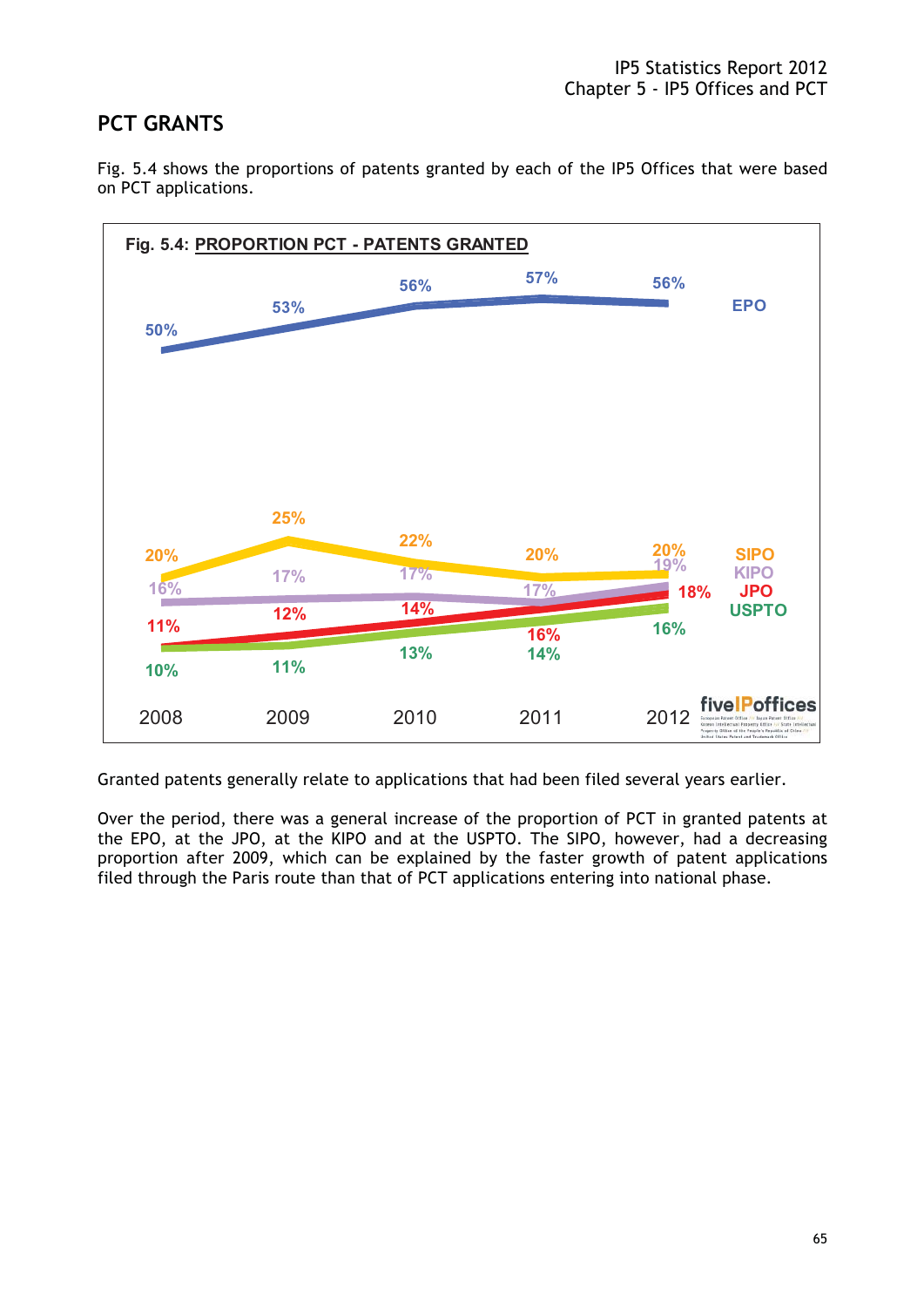# **PATENT FAMILIES AND PCT**

A patent family is a group of patent filings that claim the priority of a single filing.

The PCT system provides a good way to make subsequent patent applications in a large number of countries. Therefore it can be expected that many patent families flowing between blocs will use the PCT route. In this section, the use of the PCT system implies that at least one PCT application has been made within the family of filings for the same invention.

Fig. 5.5 shows the usage of the PCT among patent families in 2008. Two types of percentages are shown. The first, next to the name of each bloc, is the proportion of the overall number of first filings for the bloc that generated families using the PCT. The second, next to the arrows indicating flows between-blocs, shows the share of total patent family flows that used the PCT system. This figure is based on first filings in 2008, and can be compared with Fig. 3.13.



In general, the usage of the PCT route is far higher when making applications abroad rather than at home. Applicants from the U.S. and the EPC states prefer to use the PCT system to a greater extent than applicants from P.R. China, Japan, and R. Korea.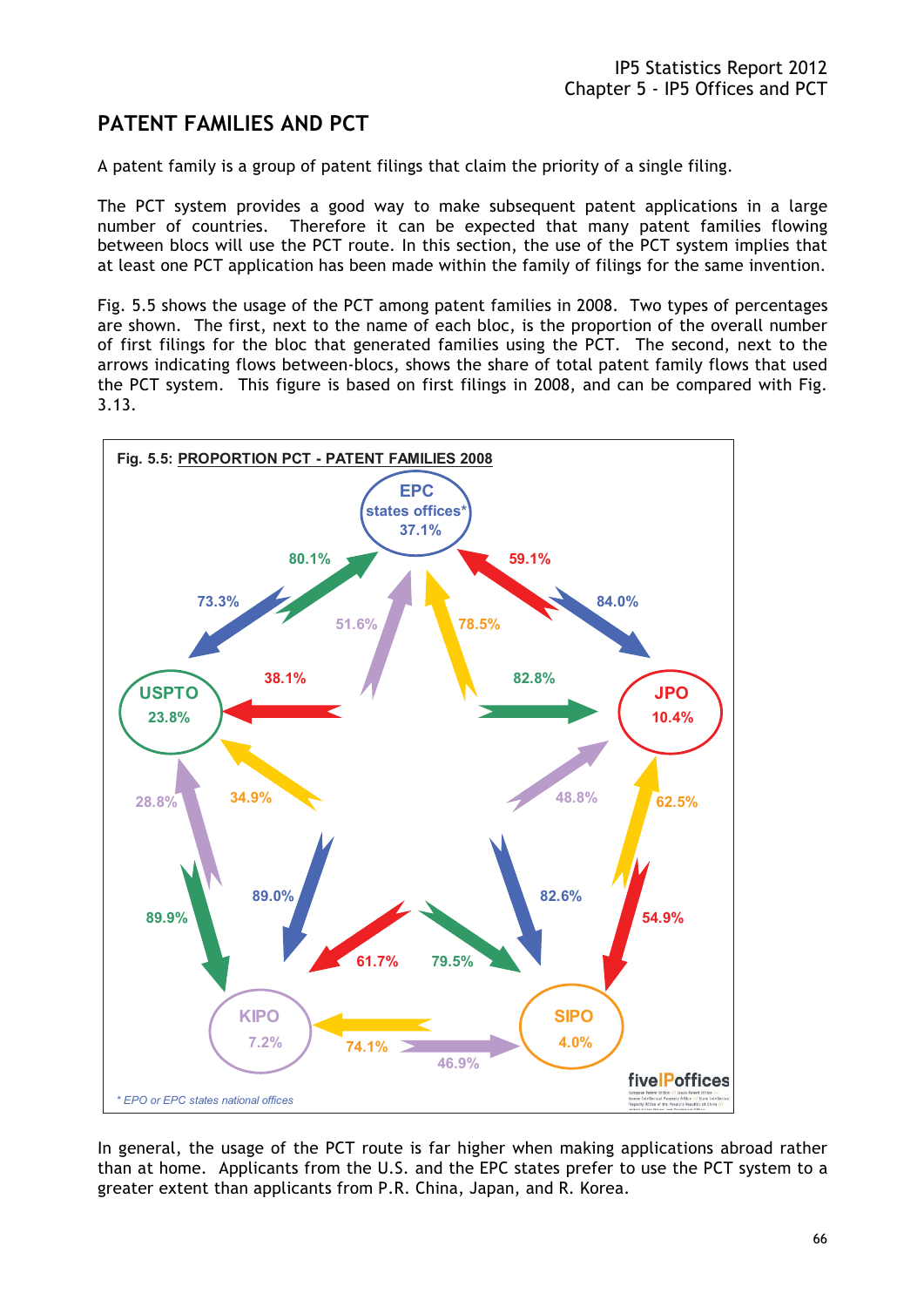Fig. 5.6 shows the proportions of IP5 patent families by bloc of origin (residence of firstnamed applicants or inventors), as given earlier in Fig. 3.15, that made some use of the PCT system.



Since IP5 patent families represent highly internationalised applications, it is not surprising that the average rate of PCT usage is high compared to the overall usage of PCTs among applications in general, as was shown in Fig. 5.1. The percentage of usage of the PCT system has generally grown in the IP5 patent families over the period from 2004 to 2008, except for P.R. China, where nevertheless the absolute number of IP5 patent families that make use of the PCT has increased  $36$ .

 $\overline{a}$ 

<sup>&</sup>lt;sup>36</sup> PCT percentages for the counts in Table 3 are given in the statistical web based annex.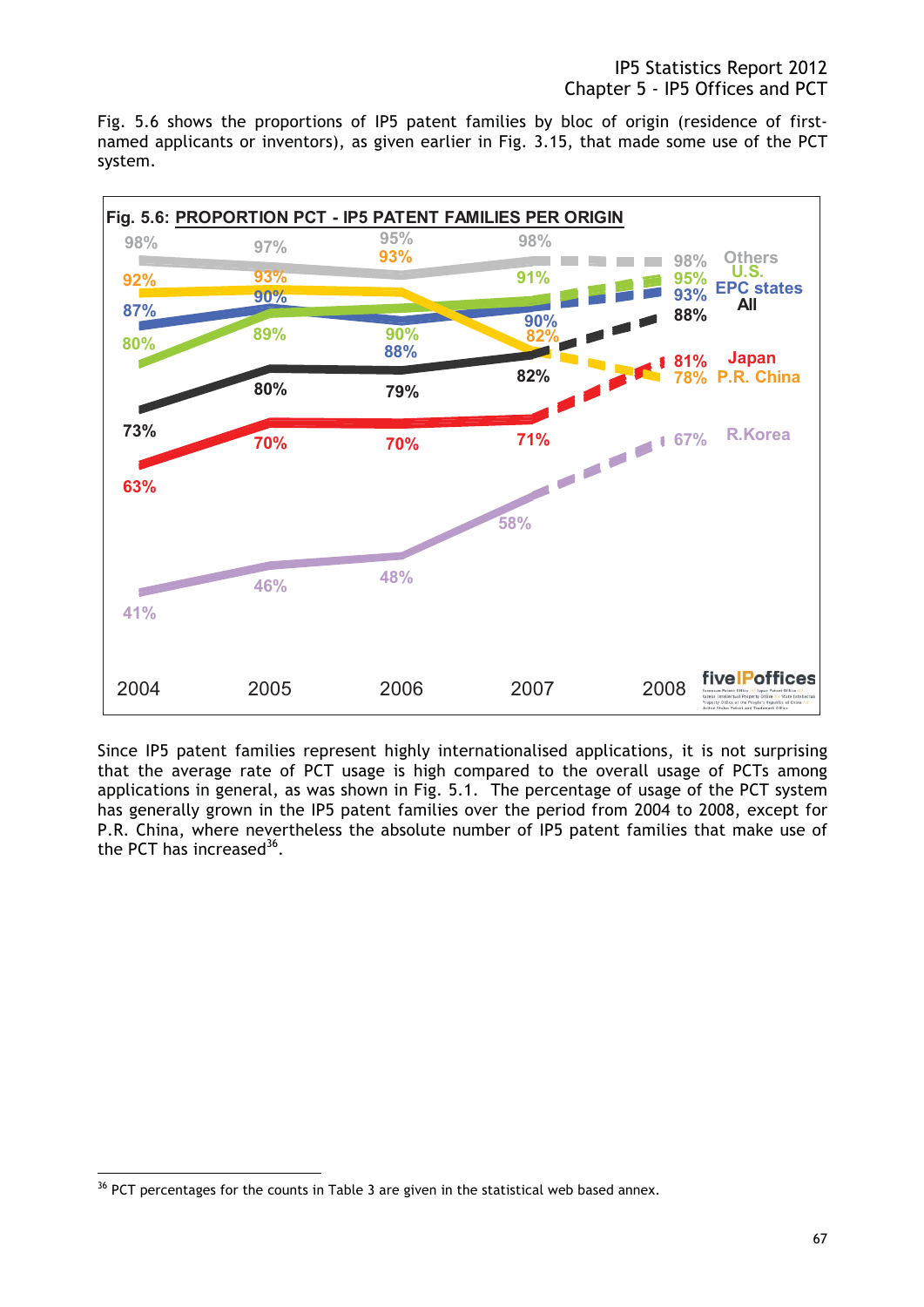# **PCT AUTHORITIES**

Under the PCT, each of the IP5 Offices acts as RO, mainly for applicants from its own geographical zone, and as ISA and IPEA for non-residents and residents. The following graphs show the trends from 2008 to 2012.



Fig. 5.7 shows the breakdown of PCT international filings by ROs over time.

The totals for PCT international filings are also shown in Fig. 3.1. After the total number of PCT international filings recovered in 2010 it increased further by 11 percent in 2011 and 7 percent in 2012. The compound annual growth rate from 2008 to 2012 was 4.6 percent.

In 2012, the IP5 Offices had an overall increase of PCT international filings of 8 percent. The SIPO, the KIPO (both 14 percent) and the JPO (13 percent) had the largest increases. Together the IP5 Offices were RO for 81 percent of the PCT international filings in 2012 (76 percent in 2008).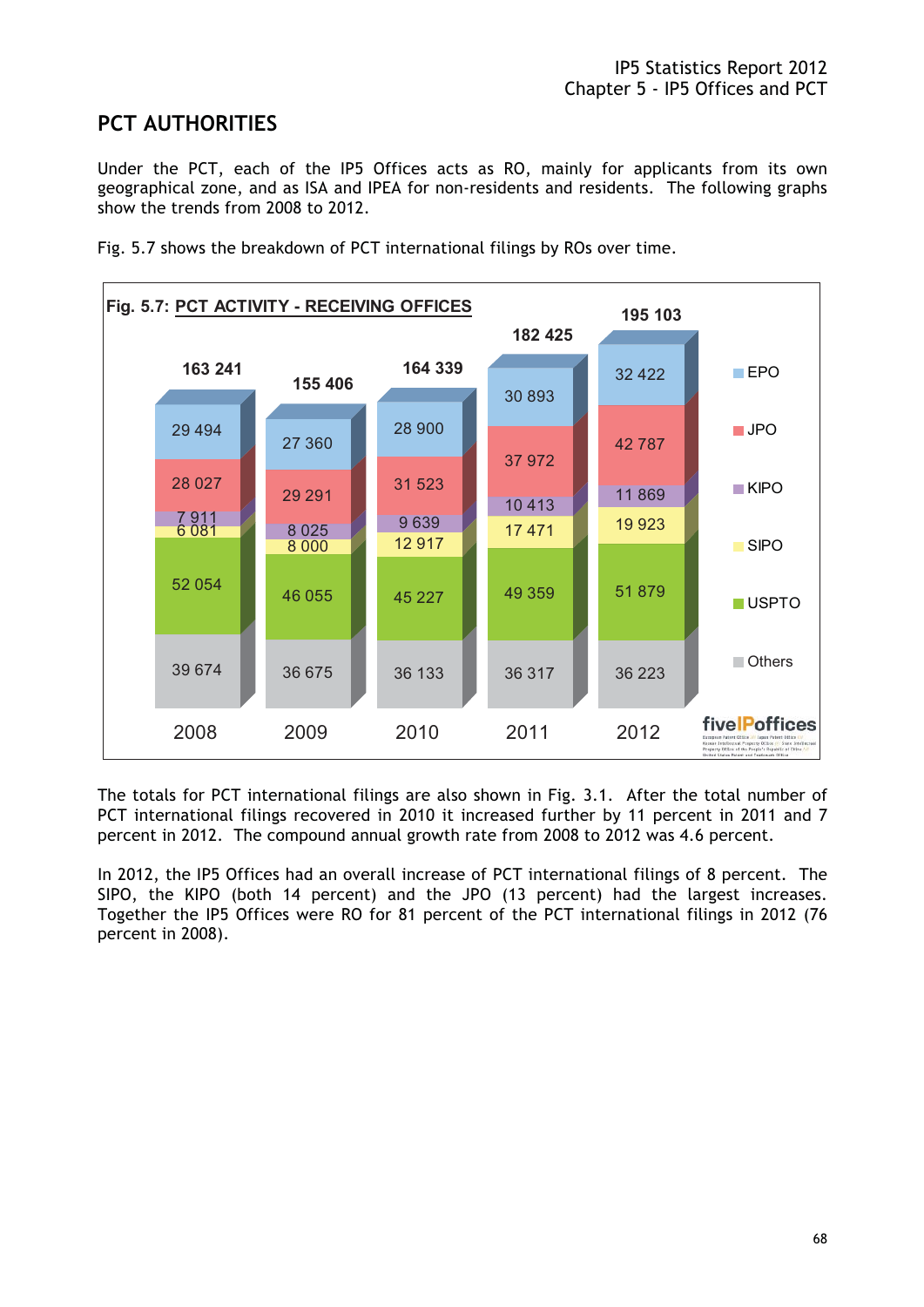Fig. 5.8 shows the breakdown over time of the numbers of international search requests to offices as ISA, for those applications for which information is known.



The IP5 Offices together received 94 percent of the PCT international search requests in 2012. The EPO received consistently the largest number of requests (39 percent of all requests in 2012). From 2008 to 2012, the proportions of applicants that selected the JPO (21 percent in 2012), the SIPO (11 percent) and the KIPO (14 percent) grew markedly.

In 2012, strong growth was experienced by the JPO (13 percent), the SIPO (15 percent). The EPO, the KIPO and the USPTO experienced smaller increases.

Since 2006, the KIPO has acted as an available ISA for international applications filed under the PCT with the U.S. as RO, or with International Bureau of the WIPO (IB) as RO where at least one of the applicants is a resident or national of the U.S. After increasing until 2011, the combined number of international search requests to the KIPO and the USPTO remained stable in 2012.